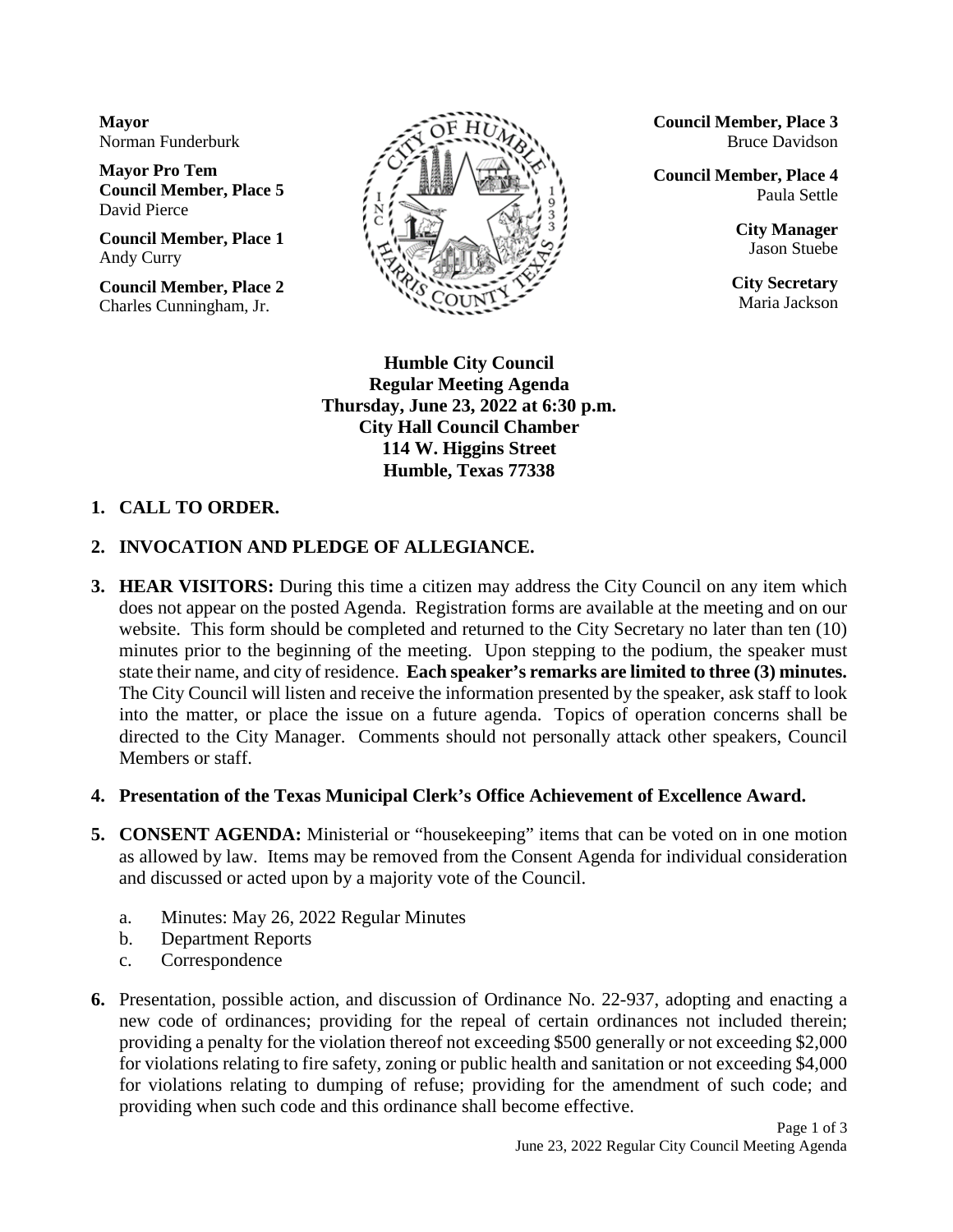- **7.** Presentation, Possible action, and discussion of Ordinance No. 22-938, an ordinance amending City of Humble Ordinance 21-906, passed and approved the 14th day of September 2021 and being an ordinance adopting the City of Humble budget for Fiscal Year 2021-2022, by adding to the budget adopted hereby an addendum no. 8; providing for a certain amendment to such budget; making certain findings; and providing other matters related to the subject.
- **8.** Presentation, possible action, and discussion on approval of the Artesian Well Renovation Contract to Fox Family Pool in the amount of \$88,827.00.
- **9.** Presentation, possible action, and discussion on approval of the 2021 Water Line Improvement Project to T Construction L.L.C. in the amount of \$1,791,998.00.
- **10.** Presentation, possible action, and discussion on approval of the 2022 Striping Project to Traffic Signs & Lines, LLC in the amount of \$70,955.50.
- **11.** Presentation, possible action, and discussion on approval of a Final Plat for Jack M. Fields Senior Elementary School at 2505 S. Houston Ave., Humble, Texas, being all of a certain 8.05 acre tract recorded in the name of Humble Independent School District H.C.C.F. No. S924209 and all of a certain 12.6265 acre tract recorded in the name of Humble Independent School District H.C.C.F. No. P969702 located in the W.B Adams Survey, Abstract No. 95, City of Humble, Harris County, Texas.

## **12. COMMUNITY ANNOUNCEMENTS.**

The City Council will have an opportunity to address items of community interest, including: expressions of thanks, congratulations, or condolence; information regarding holiday schedules; an honorary or salutary recognition of a public official, public employee, or other citizen; a reminder about an upcoming event organized or sponsored by the City of Humble; information regarding a social, ceremonial, or community event organized or sponsored by an entity other than the City of Humble that was attended or is scheduled to be attended by a member of the City Council or an official or employee of the City of Humble; and announcements involving an imminent threat to the public health and safety of people in the City of Humble that has arisen after posting the agenda.

# **13. ADJOURN.**

I, the undersigned, do hereby certify that the above Notice of Meeting of the Governing Body of the City of Humble, Texas, is a true and correct copy of said Notice and that I posted a true and correct copy of said Notice on the bulletin board at City Hall, 114 West Higgins, Humble, Texas. The Agenda and Notice are readily accessible to the general public at all times. Said Notice and Agenda were posted on June 20, 2022 by 5:00 p.m. and remained so posted continuously for at least 72 hours proceeding the scheduled time of said meeting. The Agenda and Notice are also available on the City's website, [www.cityofhumbletx.gov.](http://www.cityofhumbletx.gov/)